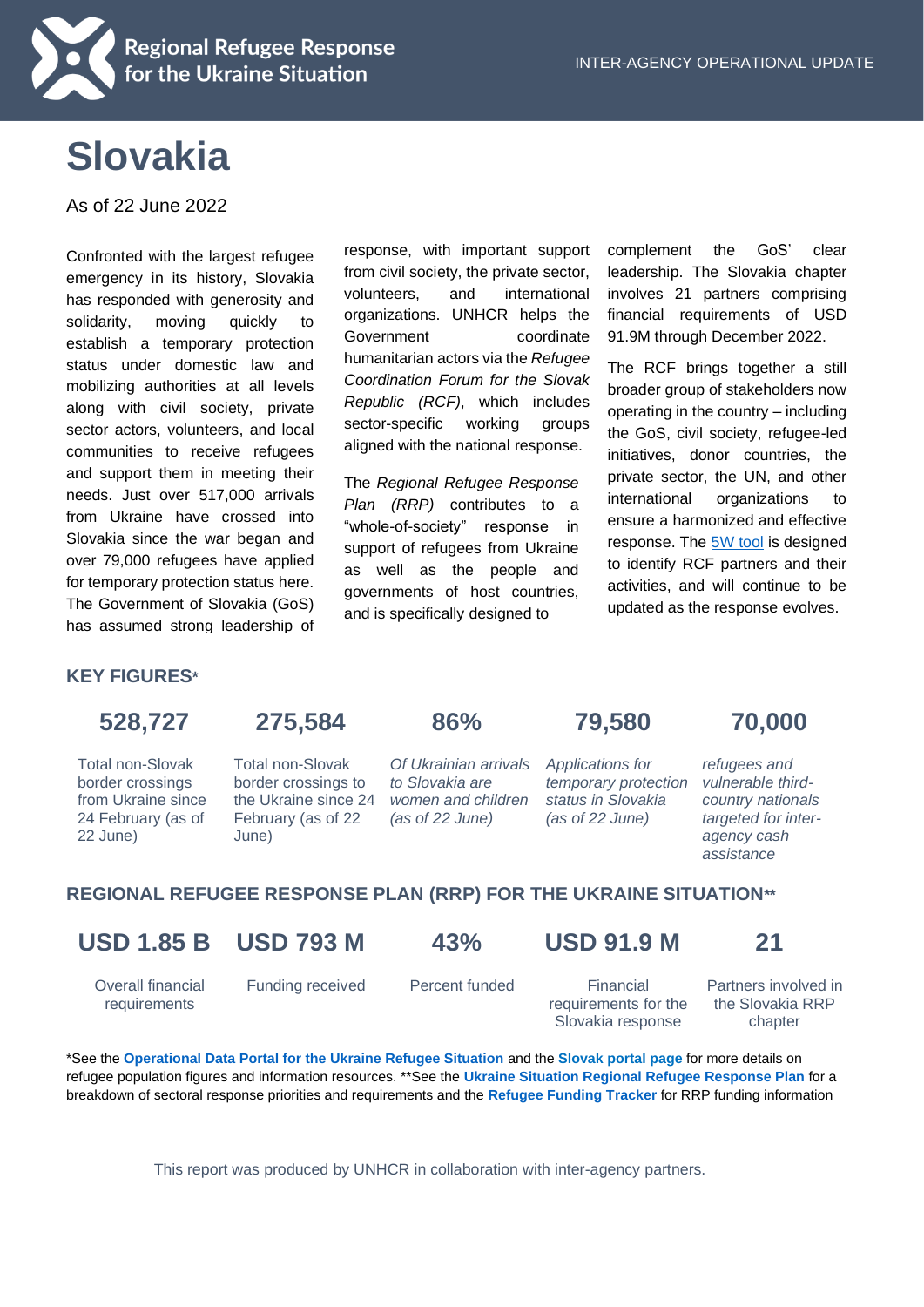#### **Operational context**

Traditionally, Slovakia has been mainly a transit country, but is increasingly becoming a country of destination. Both for the Government and for the public, managing such a large population of refugees is a relatively new challenge. Prior to the current emergency, Slovakia hosted just 409 refugees (including subsidiary protection holders) and the UN presence in the country was limited to IOM and WHO. The Government of Slovakia (GoS) welcomed the UN's recent scale up in capacity. Operationalizing a comprehensive refugee response in Slovakia therefore has required setting up several systems, workflows, and structures in support of the GoS that, in other countries nearby, already existed. Notably, the civil society members of the RCF have been on the ground and active since before the war began.



#### **Progress Update**

• The Protection and Inclusion Working Group (PIWG) has provided a platform for coordinating relevant activities of RCF partners operating in support of the Government of Slovakia's (GoS) response to Ukrainian refugees. These efforts are ongoing, including the 5W, which provide an overview of activities and mapping protection gaps. PIWG partners are also involved in advocacy, particularly in providing a platform of GoS-civil society exchanges on the protection regime and access to rights under temporary protection and leveraging inter-agency capacities and assessments. There are currently 190 asylumseeker cases, and the number is likely to increase very soon. For this reason, the refugee response needs scaled up activities.



#### **Protection Profiling**



rolled out Protection Profiling and Monitoring (PPM) in eight sites, including at border crossings, registration centres, and transit areas throughout Slovakia, and has conducted 835 surveys in the period between 17 May and 18 June. A participatory assessment has also been rolled out, and a programme to identify and capacitate community outreach volunteers has been launched.

UNHCR and partners have

• The protection profiling tool helps empower refugees and enhance their voice in identifying protection gaps and how to address them.

**Figure 1: Protection Profilling Overview**

• In June, UNHCR has launched a Hotline to address the gaps in refugee access to information (as of 20 June, 469 calls were received), and launched focus groups discussions to engage with the refugees and listen to their concerns and views.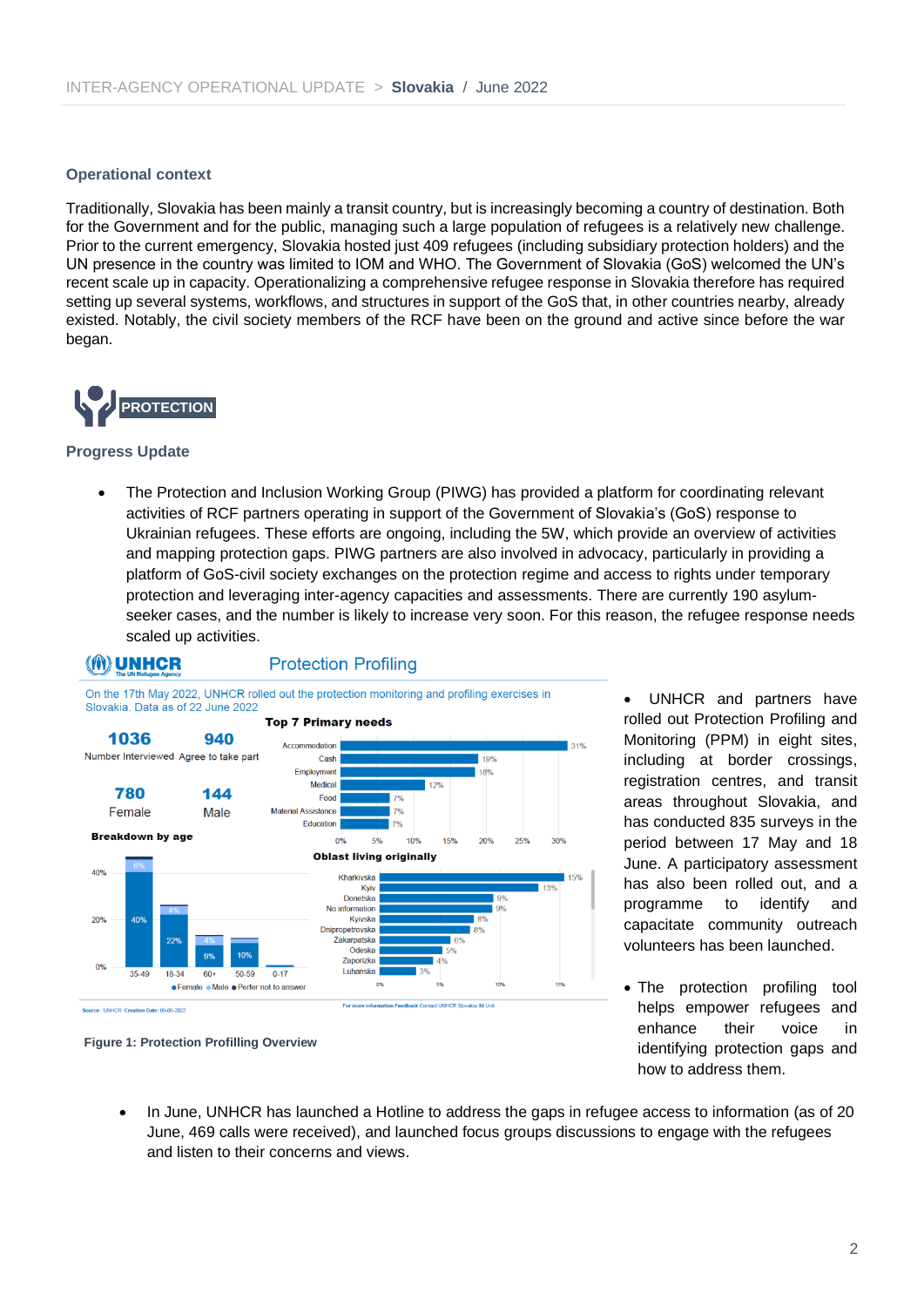• REACH has published its first [factsheet](https://www.impact-repository.org/document/impact/fda687d7/IMPACT_GLO_UKR_brief_sixweeksafterleavingukraine_may2022.pdf) on a longitudinal study "Challenges,intentions and movement trajectories of Ukrainians in displacement".

#### **Identified Needs and Remaining Gaps**

- Need for data on refugees' needs as well as how they see these needs should be addressed.
- There is also need to understand the motivations of those refugees who are

![](_page_2_Figure_5.jpeg)

**Figure 2 Snapshot from REACH longitudinal study, Challenges, intentions and movement trajectories of Ukrainians in displacement**

going back to Ukraine, as well as the nature of those movements. UNHCR and partners are addressing this gap through Protection Profiling and Monitoring, as well as participatory assessment.

- Need to train Government authorities as well as partners on participatory mechanisms and assessments (eg. working with government on engaging and consulting the community on the design and implementation of interventions).
- Need to establish Community Based Protection Approach, particularly in locations with a high concentration of refugees.

### SPOTLIGHT ON "Blue Dots: Safe Space, Protection and Support Hub"

*UNHCR and UNICEF in coordination with authorities and partners have established Blue Dots at registration centers where critical information on services and support is being provided to children and families who are refugees from Ukraine. In Bratislava, at Bottova registration centre, there is an established Blue Dot while another Blue Dot has been established in the East (Michalovce Registration Centre), with three other locations planned for Blue Dots pending site visits. The Blue Dot services at these sites includes legal and social services, child protection services, and referrals. They are provided by UNHCR and UNICEF partners with support from the municipality.*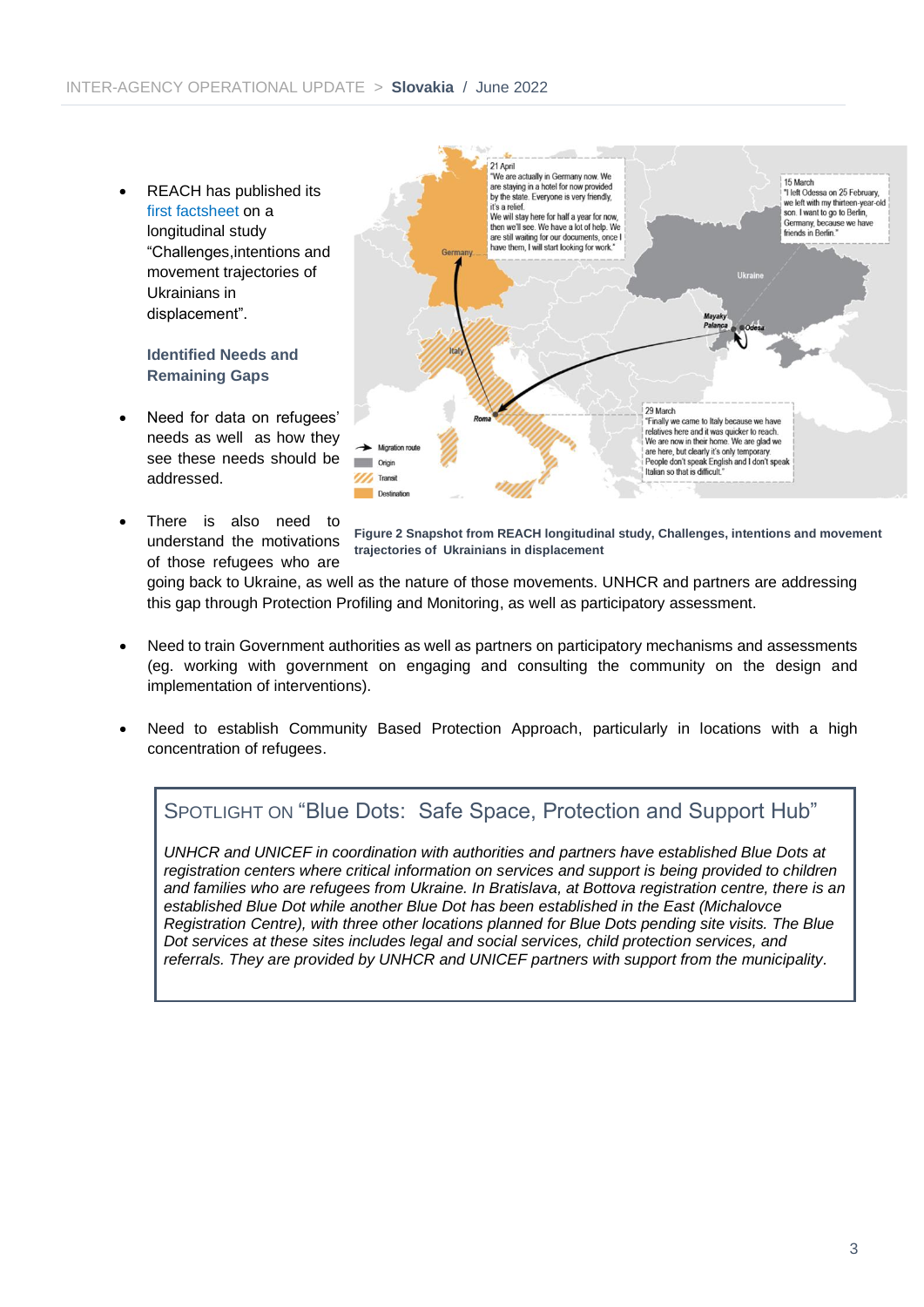#### **Protection from Sexual Exploitation and Abuse (PSEA)**

#### **Progress Update**

![](_page_3_Picture_3.jpeg)

**Figure 3: PSEA workshop in Michalovce, @UNHCR/Ramazan Cebe**

UNHCR is taking the opportunity of ongoing Focus Group Discussions (FGDs) to identify Sexual Exploitation and Abuse (SEA) risks and raise awareness on PSEA among the refugee communities, which is well received by refugees. The final findings of the FGDs will be shared with the members of the PSEA Task Force and the Government of Slovakia (GoS).

Two members of the refugee community were identified, who have volunteered to reach out to their community networks to raise awareness on PSEA through online channels.

PSEA trainings by UN agencies to humanitarian workers are ongoing. To date, three training sessions have been conducted (two online and one at Michalovce registration centre), involving 40 staff and 4 partners (Human Rights League, Slovak Humanitarian Council, Mareena,

People in Need) and the Fire Brigade. Additionally, 40 community members were reached on core humanitarian principles in relation to PSEA with awareness raising material, which was shared by refugees in their social community networks.

#### **Identified Needs and Remaining Gaps**

- The need to include national NGOs in PSEA assessments was identified by the PSEA Task Force. During a joint PSEA workshop that will be delivered (24 June) by UN agencies (UNHCR, UNICEF, WHO, IOM) and IFRC for implementing and operational partners, an assessment exercise by the local partners has been included. The workshop will help to identify existing best PSEA practices in Slovakia, as well as assess main gaps in internal policies and complaint and response mechanisms.
- The main findings from FGDs with refugee women regarding SEA risks are related to accommodation offered by unvetted volunteers, cost of transportation, access to food, and safe spaces for children (i.e. daycare, after school activities), labour exploitation of refugees, and misinformation regarding the effectiveness of reporting sexual crimes to the police.

#### **Gender-Based Violence (GBV)**

#### **Progress Update**

- RCF partners mapped out available hotlines and other limited services that are available to respond to GBV survivors.
- RCF partners have trained more than 200 police officers on the prevention and response to GBV; and 36 partner staff have been trained to support referral pathways.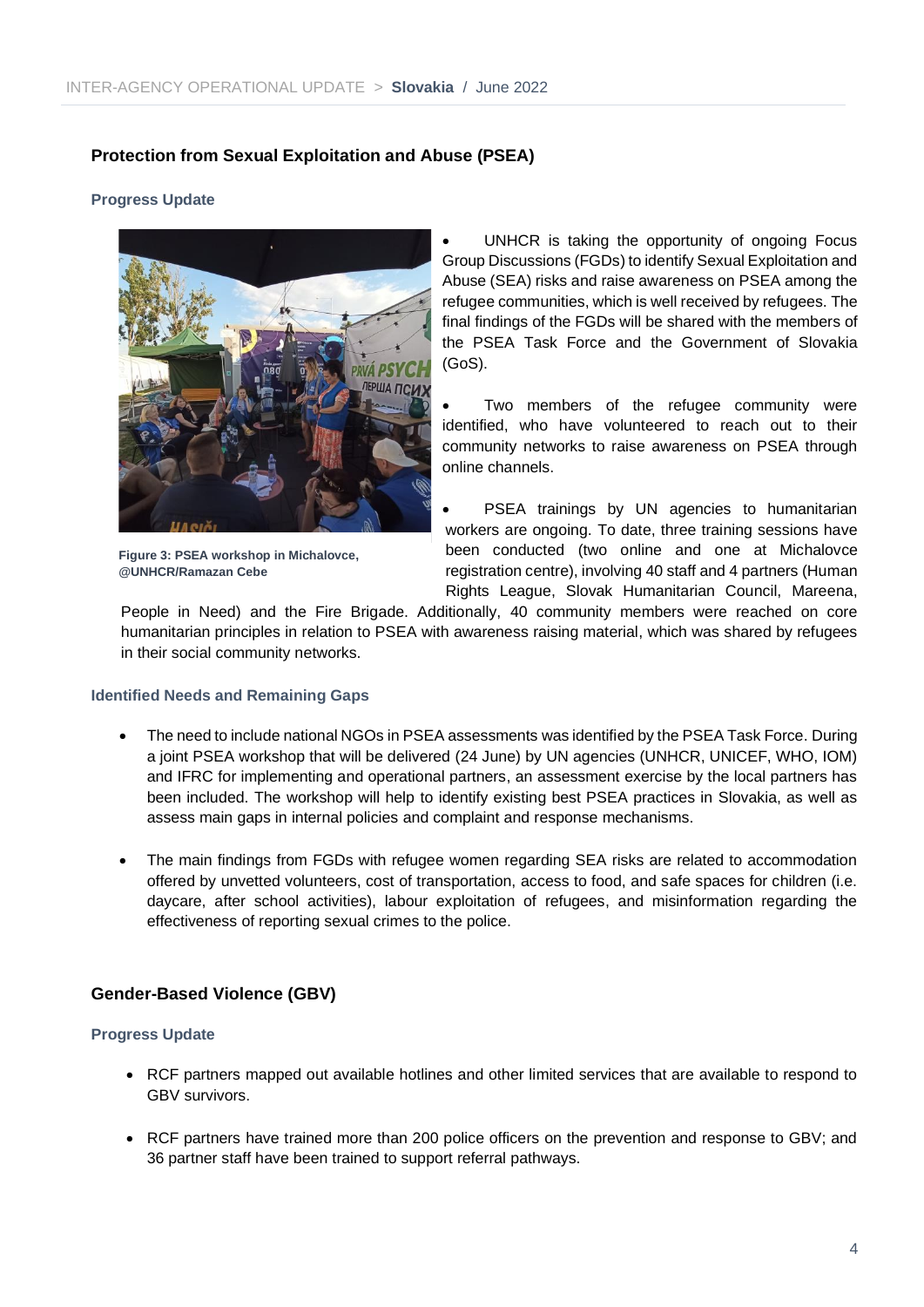#### **Identified Needs and Remaining Gaps**

- A team of GBV actors continues to identify key players and develop safe referral pathways for specific locations. There are limited number of actors providing specialised GBV services. Further strengthening the capacity of stakeholders is a key priority as well as strengthening coordination between stakeholders.
- Other gaps include limited awareness and knowledge of roles, responsibilities, and guiding principles, including on the survivor-centred approach.
- There is a need for technical support of capacity of national response services as well as other professionals (social workers, counsellors, case managers, etc), including the social and counselling services related to GBV needs of persons of concern. RCF partners may wish to explore working in supporting technical efforts to increase such capacities.
- In addition, RCF partners may provide support to the 23 counselling centres (where many refugees reside) and family shelters established by the Ministry of Labour, Social Affairs and Family (MoLSAF), and to support MoLSAF in providing strategic capacity development with public and civil society sectors.
- Advocacy is underway with the Government of Slovakia (GoS) to establish a system for tracking host families and other private accommodation providers – to help better address risks of sexual exploitation,human trafficking, and other forms of GBV.

#### **Targeted Support to LGBTQI+ Individuals**

#### **Progress Update**

• Ukrainian NGO Gender Stream is a feminist organization from Ukraine established in Dnipro in 2016. Since March 2022, it has been working with Ukrainian LGBTQI+ refugees in Europe, and IDPs in Ukraine. Gender Stream runs a safe house for LGBTQI+ IDPs, especially gay and transgender people who are eligible for conscription in Ukraine, in the Zakarpattia region. LGBTQI+ people are awaiting opportunities to enter into Slovakia. Gender Stream has also established a safe house for LGBTQI+ refugees in Bratislava. It has helped 130 people, including 60 transgender people, to cross the border into Europe. UNHCR has built a partnership with Gender Stream as a refugee-led organization, and Gender Stream actively takes part in the RCF fora.

#### **Identified Needs and Remaining Gaps**

- LGBTQI+ refugees do not have safe access to accommodation, education, or health care (including access to gender-affirming hormone replacement treatment, mental health, and psychosocial support). UNHCR and Gender Stream will conduct a participatory assessment with LGBTQI+ refugees in Bratislava and Košice, and will organize a number of workshops to build alliance with key professionals, including in the health sector. Areas of cooperation with Gender Stream include:
	- o Advocacy with the Government of Slovakia (GoS);
	- o Alliance building with Slovak civil society and professional groups/service providers;
	- $\circ$  Engaging and empowering the community to identify and address protection needs;
	- o Awareness raising to improve inclusion of LGBTQI+ refugees in Slovakia;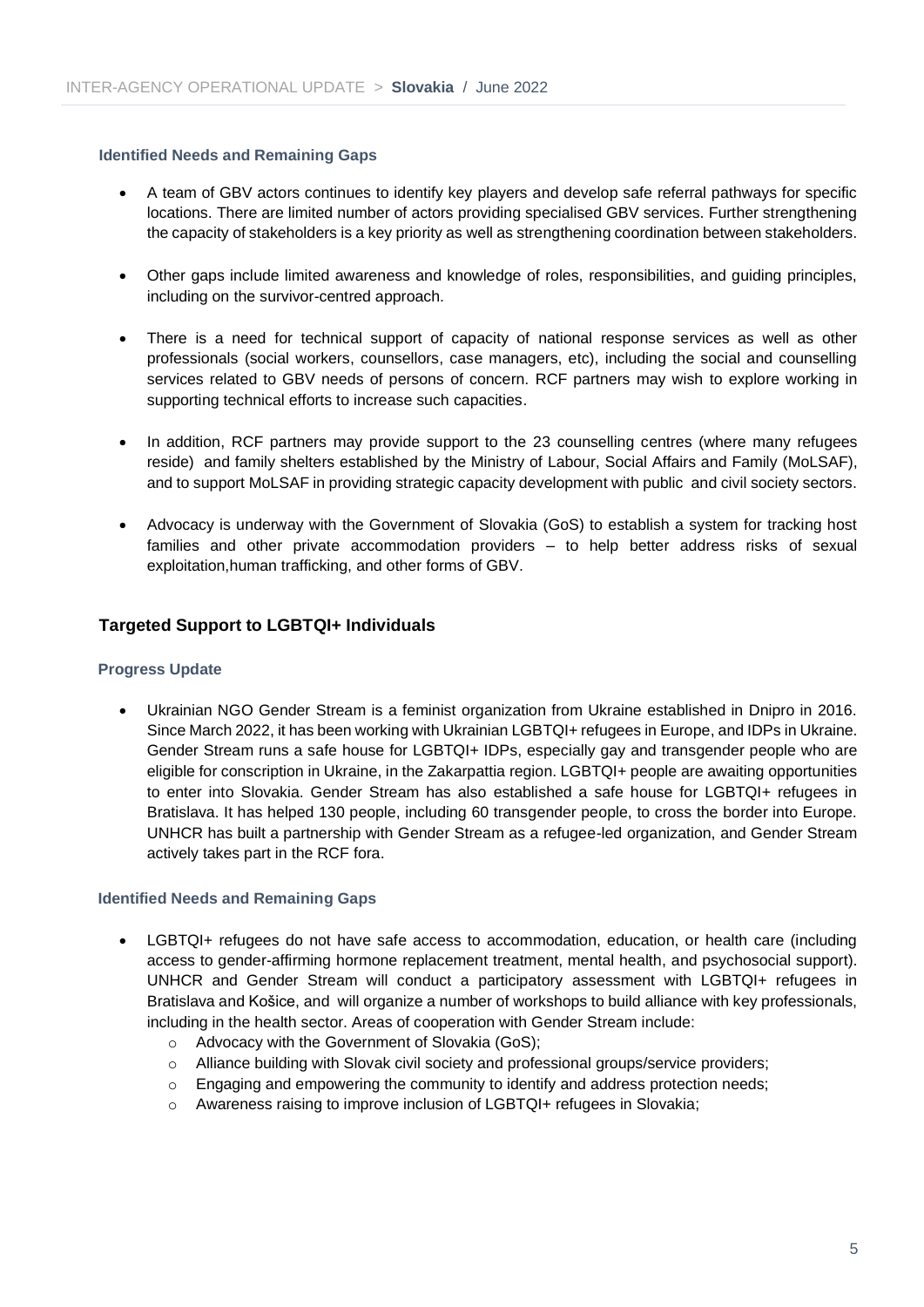#### **Accountability to Affected People (AAP)**

#### **Progress Update**

- A common way of capturing and classifying feedback provided by refugees and Slovak communities has been agreed and shared at the inter-agency level to support data collection and analysis on feedback that will inform decision making.
- Multiple channels are available across agencies for refugees and Slovak communities to receive priority information and to provide feedback through trusted channels including hotlines, Facebook groups, Telegram channels, Telegram bots, and organizations' websites.
- Feedback from refugees including emerging trends, key concerns, and commonly reported issues is now a standing agenda item at RCF meetings, and is being used to inform discussions and actions.

#### **Identified Needs and Remaining Gaps**

- Providing updated information in a coordinated and consistent way through preferred channels remains a challenge, given the myriad sources of information and conflicting advice reported by refugees.
- Different information is now needed by refugees to reflect their changing priorities of establishing themselves in Slovakia, particularly around entitlements, benefits, and access to specific services in the locations where they are, rather than that available at the main reception centres only.
- Consistent access to feedback mechanisms remains a gap in some areas and services. Such mechanisms must be established across activities for refugees to allow them to more easily provide feedback and to give and share their opinions.
- Refugee responses are most effective when they actively and meaningfully engage those they are intended to protect and assist. In view of strengthening organizations led by refugees, UNHCR signed two grant agreements for two refugee-led organizations: one with the Ukrainian-Slovak House Community Centre on inter-communal dialogue through art, and the other with Gender Stream on alliance-building with public and civil society actors and professional groups to enhance inclusion of LGBTQI+ refugees.

# **MULTI-PURPOSE CASH ASSISTANCE**

#### **Progress Update**

W

- The Ministry of Labour, Social Affairs and Family (MoLSAF) provides social assistance benefits (cash) to vulnerable households whose incomes are under the minimum living wage, under the Material Needs programme. Some 60,000 Slovak citizens are currently receiving this Material Needs cash from MoLSAF. Since 24 February, it has welcomed refugees into this system; the first cash payment to refugees was on 14 April, and a subsequent payment was made on 15 May to around 20,000 families.
- However, given the size of the refugee influx and the limited capacity of their systems and resources, the Government of Slovakia (GoS) has requested temporary international support (for an initial 3 months) with enrolment of new refugee applications and provision of short-term emergency cash assistance as a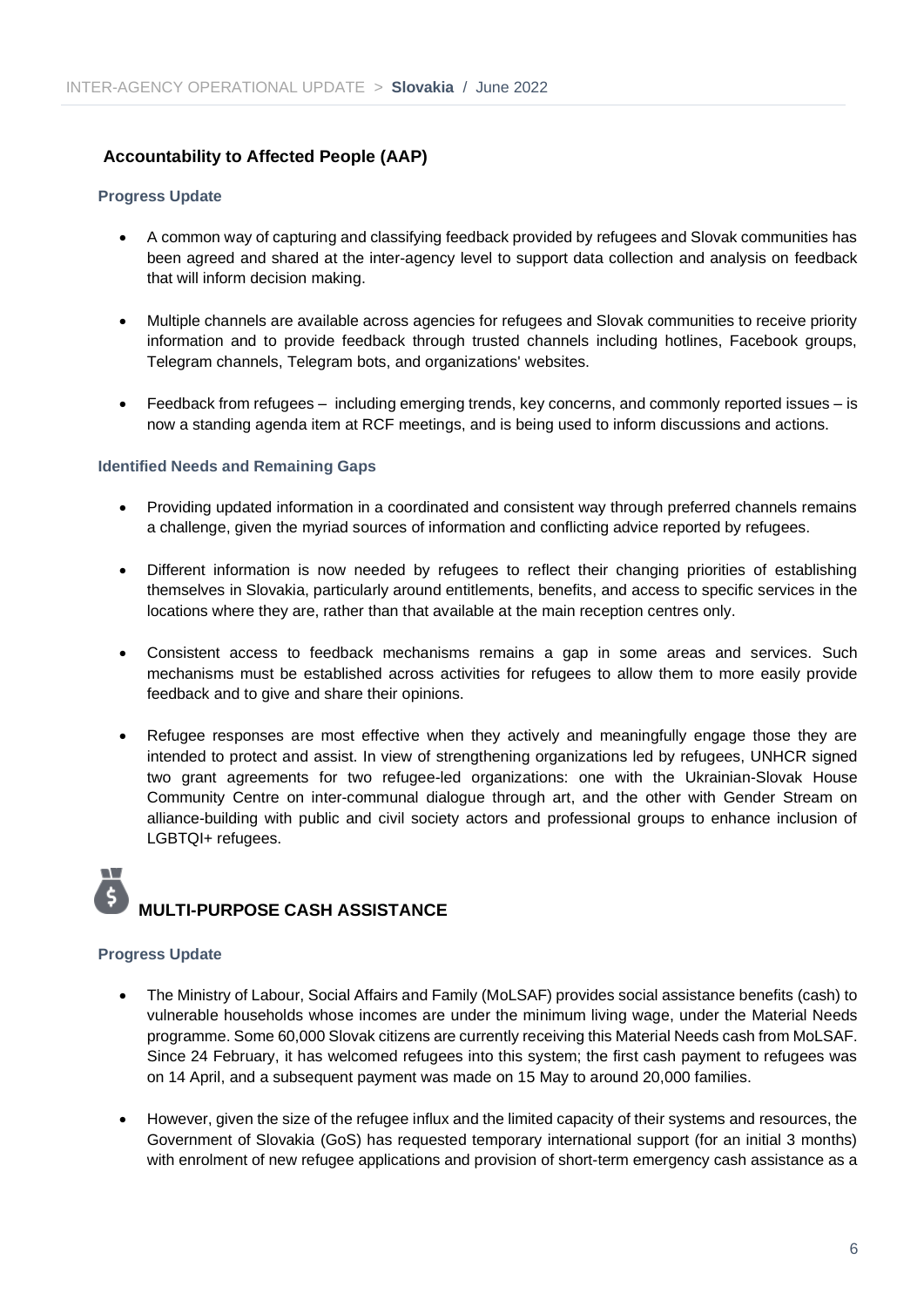"bridge" until other resources, potentially EU funding, are available and the GoS has the capacity and systems to take this on. This cash programme is a coordinated inter-agency approach which includes UNHCR, UNICEF, IOM, and IFRC, and is enrolling 70,000 refugees and vulnerable third-country nationals during this transitional period.

- The inter-agency involvement in CBI enrolment is helping to improve data collection for persons with specific needs (i.e. those with particular circumstances such as being a single parent or having a disability). As of 14 June, around 16% of the current beneficiaires have been identified as having one of the enumerated vulnerabilities. RCF partners are working to strengthen referral pathways and provide additional training on identification of persons with specific needs.
- Enrolment is ongoing at five registration centres across the country. As of 20 June, 45,785 persons have been enrolled, including 5,045 persons directly enrolled by UNHCR and interviewed to identify specific needs; and an additional 40, 740 persons enrolled by the Government. Of the enrolment target of 57,500, UNHCR will support payments for 34,500 people, and UNICEF will support payments for the other 23,000.
- Following its agreement with the MoLSAF on 27 April, UNICEF is putting targeting, payment, and monitoring systems in place to launch two cash transfers: a material needs benefit and a Carer's Grant for children with severe disabilities. A partner mapping has been completed and a questionnaire for identifying children with severe disabilities has been endorsed by the GoS and will be used for training government and NGO partners.
- The Slovak Red Cross is also enrolling and prioritizing cash assistance for the most vulnerable individuals displaced from Ukraine due to the conflict. IOM will be supporting families that have an adult with disability.The inter-agency poster on the Coordinated Short-Term Emergency Cash Assistance in Slovakia is [finalized;](https://help.unhcr.org/slovakia/wp-content/uploads/sites/76/2022/06/220603-Inter-Agency-Poster-Cash-Assistance_%CE%911_English.pdf) it provides answers to some of the questions currently being received by persons of concern and partners.

![](_page_6_Figure_6.jpeg)

**Figure 3 Inter-agency poster on the Coordinated Short-Term Emergency Cash Assistance in Slovakia**

#### **Identified Needs and Remaining Gaps**

• UNHCR and UNICEF are collaborating on a Complaint Feedback Mechanism and are establishing a Helpline, to address queries and complaints on the UN cash programme. This initiative and the communication strategy are done in collaboration with the Ministry of Labour, Social Affairs and Family.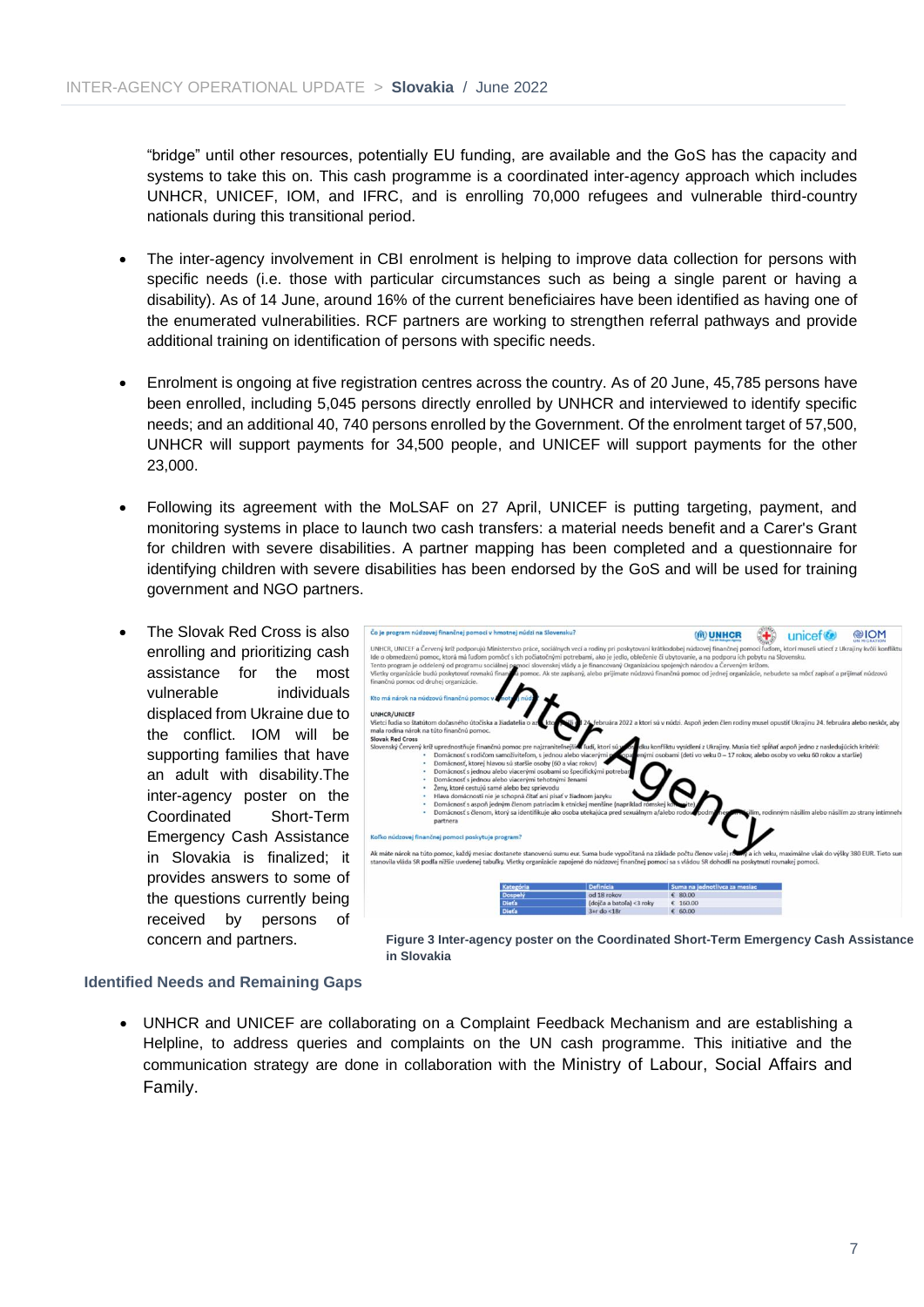![](_page_7_Picture_1.jpeg)

#### **Progress Update**

- In this current phase of operations, child protection preparedness and response are mainstreamed by UNHCR and UNICEF with partners through information provision on services, cash enrolment programme, protection profiling exercises, and immediate assistance to people in need at border crossing points, as well as main registration/service centres in Bottova, Košice, Michalovce, Nitra, Žilina, and Gabčikovo, as well as through Blue Dots, while at the same time reinforcing already existing protection structures in the country. Relevant child protection services offered via Protection Desks and Blue Dots include identification, rapid assessment and referral of children and women at risk, psycho-social support, legal aid, and counselling.
- In close cooperation with the Ministry of Labour, Social Affairs and Family (MoLSAF), UNHCR and UNICEF are ensuring the response services (protection, referral, etc.) to unaccompanied and separated children (UASC) and children at risk. As of 1 June 2022, 86 UASC were identified by the Slovak authorities, with substitute care arrangements as well as legal guardianships facilitated. Children within the national system have access to education, protection, psychosocial services, and contact with families in Ukraine.
- Within partnership of UNICEF and NGO Tenenet, a range of child protection and psychosocial services has been provided to children and their caregivers in the Blue Dot in Bratislava and through Tenenet's community mobile outreach teams. The aim is to protect children and families affected by war through holistic, community-based services, such as provision of mental health and psychosocial support and counselling, assistance in job search, child friendly spaces where children can rest and play, dedicated mother and baby spaces where women can breastfeed and clean their babies in private areas, primary health care, etc. Mobile outreach teams operate 24/7 in various accommodation facilities. Approximately 3,500 refugees per week are reached by Tenenet, whereas psychosocial support services are provided to approximately 500 persons per week.
- In partnership of UNICEF and NGO Mareena, child protection and psychosocial support interventions have been provided in the largest accommodation center Gabcikovo with around 300 children reached, in particular through leisure, extracurricular and educational activities, language support, as well as inclusive activities involving participation of the local community. Similarly, through the recent agreement with NGO Ipčko, psychosocial support is provided in Kosice and Presov.

| <b>RRP Indicators</b>                                               | <b>To Date</b> | <b>Target</b> |
|---------------------------------------------------------------------|----------------|---------------|
| # of participants trained on child protection and children's rights | 240            | 1.000         |
| # of children provided with child protection services               | 146            | 10.000        |

**Figure 5: RRP Targets Child Protection**

#### **Identified Needs and Remaining Gaps**

• Child boys at risk of conscription, LGBTQI+ children, children with disabilities, children from the Roma community, children at risk of trafficking remain challenging to address given the lack of capacity among relevant actors and limited data on current situation.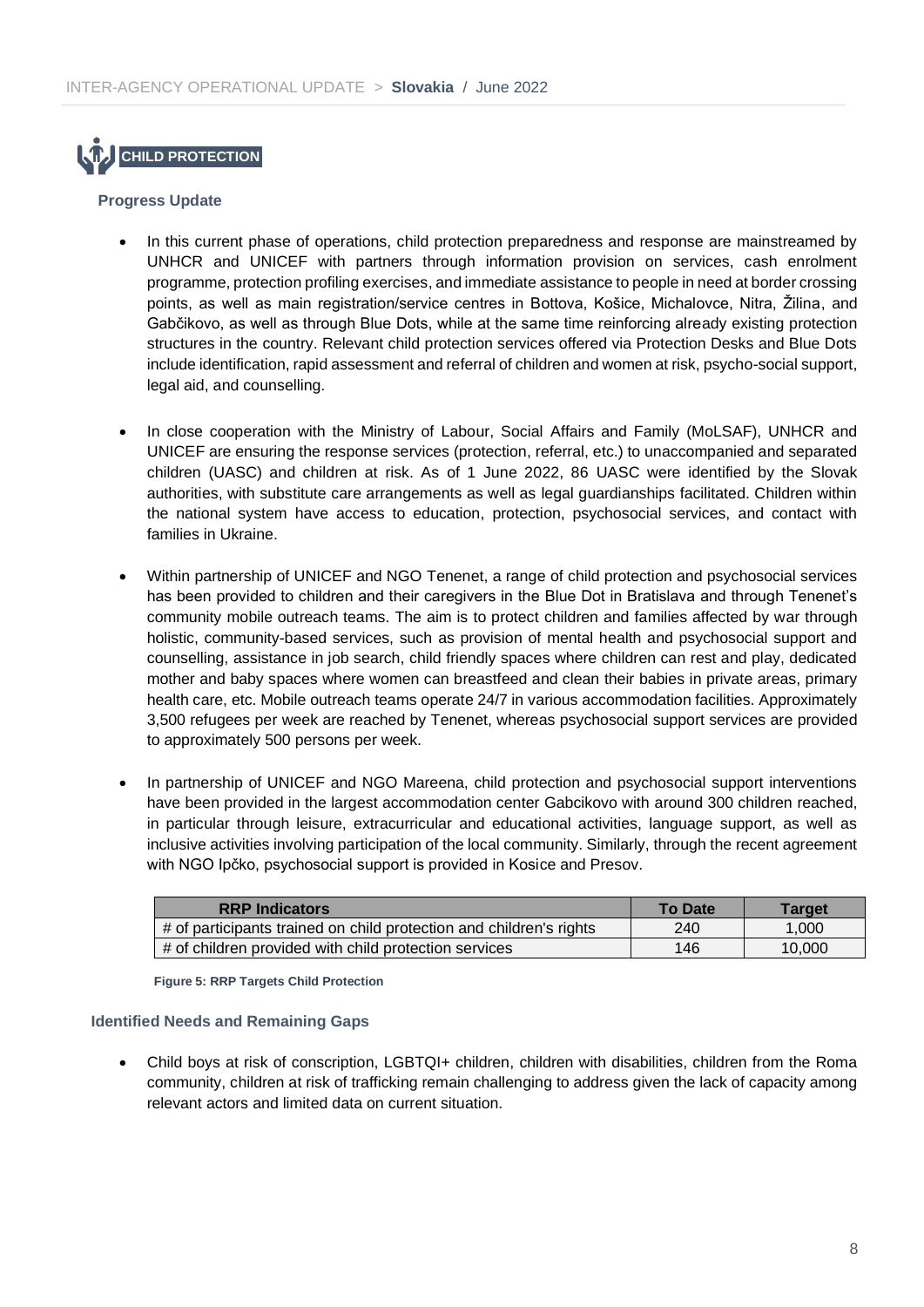- Child-friendly information materials are not yet widely available. Child and youth consultation through participatory assessments and including them in the development of these materials are currently in progress.
- Availability of comprehensive data relating to the situation of children and data analysis.
- In partnership of UNICEF and NGO Mareena, refugee children and families will have access to anonymous free psychosocial first aid provided by Ukrainian experts through telephone, email, and video counselling.

![](_page_8_Picture_4.jpeg)

#### **Progress Update**

![](_page_8_Figure_6.jpeg)

• REACH and UNHCR have worked together to map out accommodation centres through a combination of data from the Ministry of Interior (MoI) and site visits by partners. This map will be updated as more information becomes available.

**Figure 6: A map of accommodation sites based on combined data from Ministry of Interior, UNHCR and REACH**

- Ukrainian refugees are accommodated in private and collective accommodations throughout the 79 districts, including within five districts of Bratislava and four districts of Kosice regions. The Government of Slovakia (GoS) has been paying EU 4.9 M to municipalities for hosting refugees in May – covering a reported 8,765 accommodation providers for 33,830 residents. The GoS continues to provide financial contributions to those who accommodate refugees in privately owned facilities.
- RCF partners continue the assessment of accommodations where refugees are settled to identify existing gaps and advocate for the provision of required interventions.
- A site monitoring tool, outlining a systematic approach for capturing essential information about displaced communities residing collectively in various locations, is in the final stages of approval. It is expected to start rolling out before the end of June.

#### **Identified Needs and Remaining Gaps**

• A complete list of all accommodation types – both centres and host families, along with details of capacity and occupancy.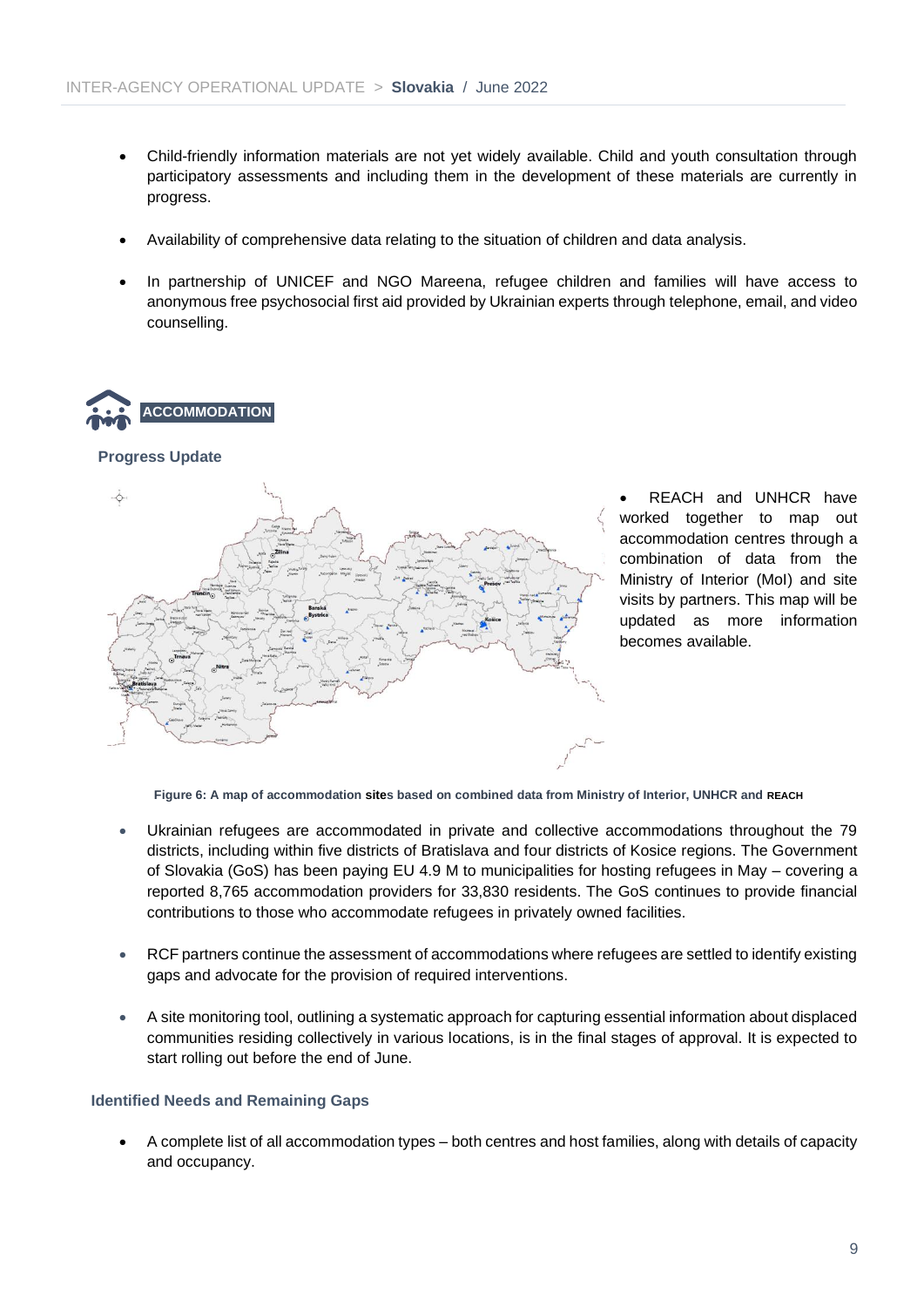- Maintaining a database on accommodation to be updated regularly with information on the number of collective accommodations, as well as those that are occupied, those whose rooms are available, those and which could accommodate refugees threatened with eviction.
- Partners will need to continue assisting the GoS and local authorities with the identification of the gaps and needs through assessment of accommodations.

# **INCLUSION AND OTHER LOCAL SOLUTIONS**

#### **Progress Update**

• A coalition of NGOs (Human Rights League, Mareena, CVEK, People in Need, Foundation of Milan Šimečka), published and presented to the President and Prime Minister of the Slovak Republic a [policy paper on](https://mareena.sk/assets/files/Integration-of-people-from-Ukraine_Recommendations.pdf)  [refugee integration](https://mareena.sk/assets/files/Integration-of-people-from-Ukraine_Recommendations.pdf) – "*Integration of [persons from Ukraine –](https://mareena.sk/assets/files/Integration-of-people-from-Ukraine_Recommendations.pdf) solution [proposals](https://mareena.sk/assets/files/Integration-of-people-from-Ukraine_Recommendations.pdf)*". Its main goal is to assist the GoS, municipalities, and other actors in designing integration measures for persons with temporary protection from Ukraine. [Measures](https://mareena.sk/assets/files/Integracia-ludi-z-Ukrajiny_Navrhy-ries%CC%8Ceni%CC%81.pdf)  [are being proposed in specific areas,](https://mareena.sk/assets/files/Integracia-ludi-z-Ukrajiny_Navrhy-ries%CC%8Ceni%CC%81.pdf)  [which include](https://mareena.sk/assets/files/Integracia-ludi-z-Ukrajiny_Navrhy-ries%CC%8Ceni%CC%81.pdf) employment, selfemployment, social services, financial aid, housing, access to information legal aid, health care, education, and vocational and language trainings. The current

#### **"OTHER LOCAL SOLUTIONS"**

#### **(EXCERPT FROM** *THE GLOBAL C[OMPACT ON](https://globalcompactrefugees.org/article/global-compact-refugees) REFUGEES***)**

*100. In addition to local integration — where refugees find a durable solution to their plight — some host countries may elect to provide other local solutions to refugees. Such solutions entail interim legal stay, including to facilitate the appropriate economic, social and cultural inclusion of refuge es, and are provided without prejudice to eventual durable solutions that may become available. Depending on the context and the needs identified by countries electing to provide other local solutions to refugees, States and relevant stakeholders will contribute resources and expertise, including technical guidance on legal and institutional frameworks that foster the peaceful and productive inclusion of refugees and the well-being of local communities, and to address issues such as documentation and residence permits.*

situation provides a unique chance to set up a functioning integration system for wider groups of refugees, asylum-seekers and stateless persons; and to improve services for all refugees.

- A new integration centre was launched on 20 June by a coalition of partners in Kosice, the motto of the centre is "Integration Centre of the Kosice Region, for people fleeing war from Ukraine, for all foreigners who have chosen Kosice and its surroundings as their new home".
- A new cooperation has started among Human Rights League, Tenenet NGO, and the Ministry of Labour, Social Affairs and Family on employment law counseling, which will be provided at Bottova Centre.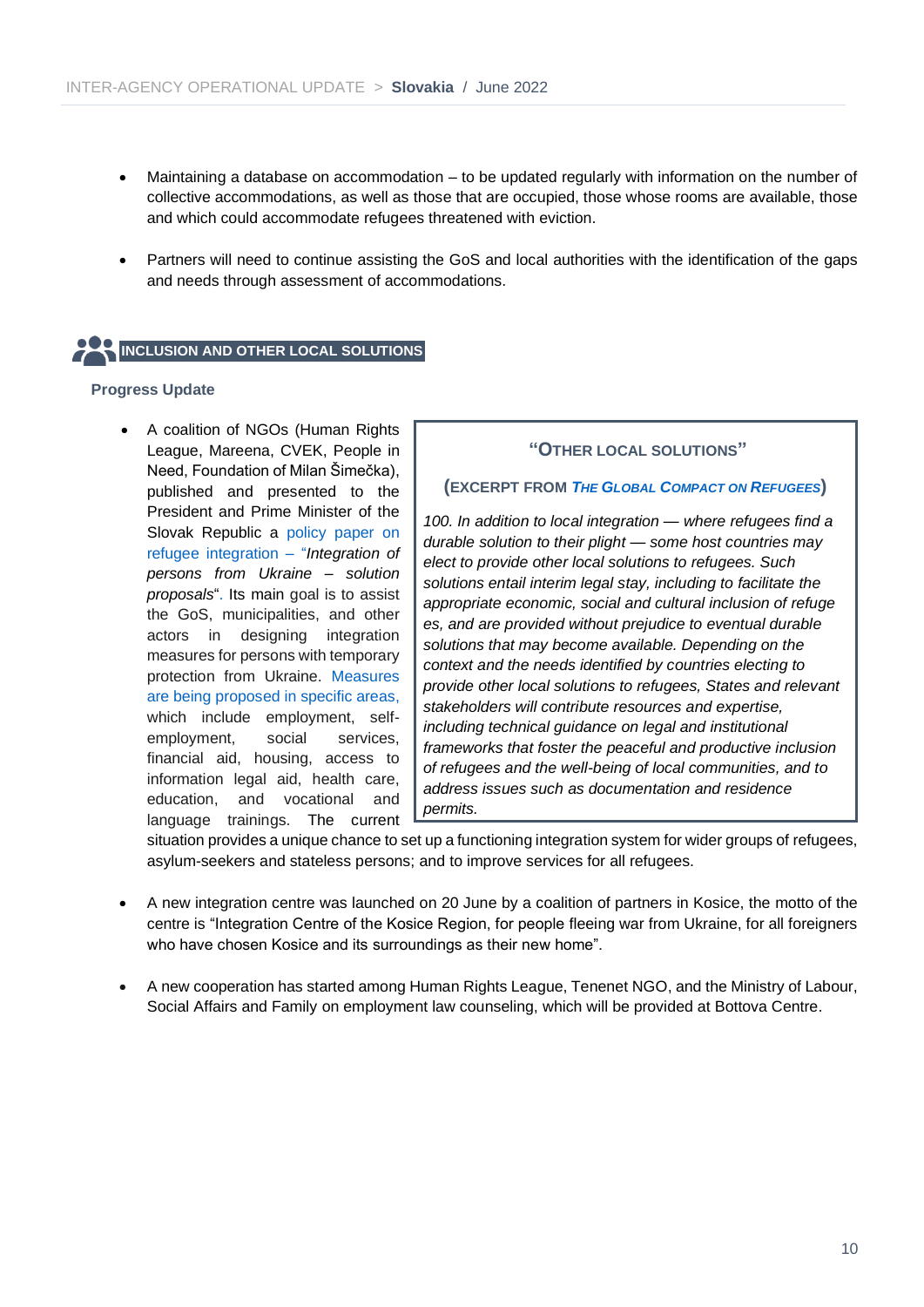#### **Identified Needs and Remaining Gaps**

- Partners are working closely with relevant local authorities in eastern Slovakia to identify refugees' needs beyond the emergency phase, with a view to ensuring appropriate accommodation capacity and employment prospects for refugees
- There is an increasing need for interpreters and translators with knowledge of English, Ukrainian, Russian, and Slovak. Furthermore, the capacities of the community intepreters are limited, especially in terms of skills in interpreting and translating sensitive or expert topics.

![](_page_10_Picture_4.jpeg)

**INTEGRATION** OF PEOPLE FROM UKRAINE

![](_page_10_Picture_6.jpeg)

#### **Progress Update**

• The Inclusion sub-Working Group (IsWG) provided a platform for dialogue with the Ministry of Education and Migration Office, leading to agreement to collaborate with the civil society actors. While the Ministry of Education (MoE) is mapping capacity issues and gaps, civil society will collaborate to bring proposals to the MoE to address capacity gaps, mental health, ensuring school attendance, and pre-school activities. The IsWG will coordinate with the national authorities to prepare for the next academic year in September to ensure that refugee children and youth have access to education.

#### **Identified Needs and Remaining Gaps**

- An important protection concern that the partners identify is the absence of compulsory education for Temporary Protection holders and, more broadly, refugees who don't have permanent residence in Slovakia. Ministry of Education is in the process of mapping out capacity gaps.
- UNICEF signed a memoranda of understanding with the Ministry of Education, Science, Research and Sports (MoESRS), the National Institute for Education (NIE) and the City of Bratislava. The aim of the partnership with the MoESRS is to strengthen the support function of schools and kindergartens and create a supportive environment for integration of refugee children in pre-school, primary, and secondary education; increase social inclusion, peer relations, and institutional capacities; and to to implement and monitor the integration of Ukrainian children in the overall education system.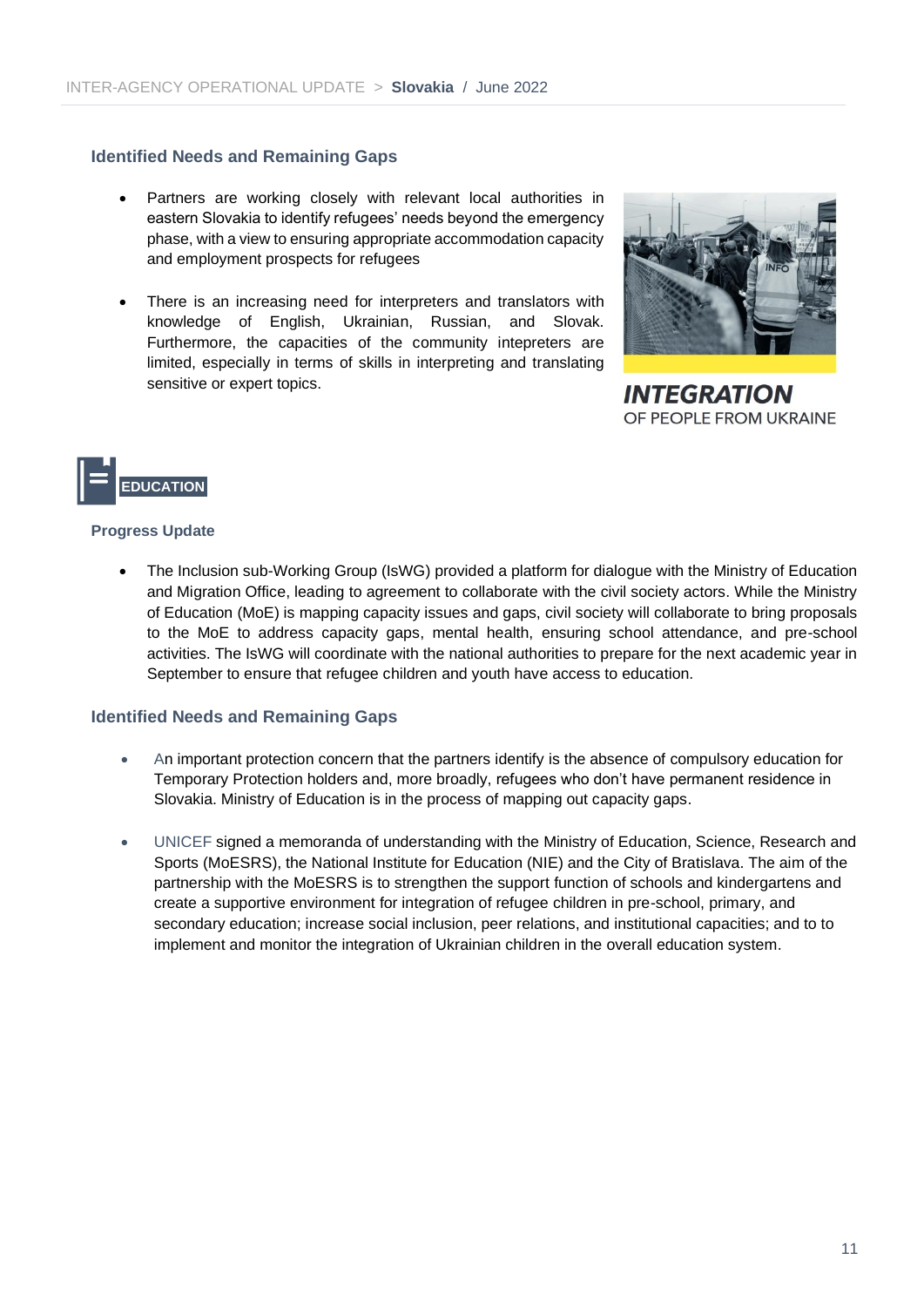- The partnership with the NIE aims to develop and roll out the methodological guidance and training for preschool providers, teachers, and administrators to ensure integration of Ukrainian children into the preschool education system; as well as to print and distribute language textbooks for learning Slovak as a second language for young learners, and to implement Slovak language courses for Ukrainian teachers.
- The MoU signed with the City of Bratislava aims to establish 35 play-and-learn hubs for 700 children as well as to reach 3,000 children through provision of play-and-learn materials and psychosocial support. In addition, the partnership with the Wide Open School aims at promotion of early childhood learning in the east of Slovakia through establishment of the early childhood Play Hubs targeting 2,000 children.
- For the recognition of certificates in regulated professions (eg. medical certificates of doctors), the procedure is complicated. RCF partners stand ready to support the government in identifying and operationalizing a simplified process of recognition of diplomas and certificates.

#### SPOTLIGHT ON MAREENA

*[Mareena](https://mareena.sk/en/) is a non-governmental organization which seeks to help Slovakia become a welcoming country for everyone regardless of where they come from. The Russian invasion of Ukraine has impacted Mareena and its activities significantly. While prior to war, Mareena was providing integration assistance in Bratislava, Nitra and Košice, right after the conflict had started, Mareena focused all its efforts where they were needed the most.* 

*Since February 26th, Mareena has operated directly at the Slovak-Ukrainian borders as a point of first contact, providing information and assistance to all people crossing the borders. Simultaneously, Mareena expanded its free Slovak language courses for refugees in Bratislava and Nitra, while also organizing weekly information seminars about education or work opportunities relevant for the people who had to flee Ukraine.* 

*Furthermore, Mareena is covering all the child services for approximately 300 Ukrainian children accommodated in Gabčíkovo, which is the largest accommodation facility for refugees in Slovakia. Working together with numerous volunteers, Mareena also organizes community activities connecting Ukrainians with local communities in Bratislava and Nitra, provides inclusion assistance in* Košice and together with other NGOs, published policy recommendations for the integration of people from Ukraine in Slovakia, which were handed to the Slovak government.

#### **HEALTH AND MENTAL HEALTH AND PSYCHOSOCIAL SUPPORT (MHPSS)**

• The main healthcare provider to refugees is the Government of Slovakia (GoS), with support from civil society and international organizations. The GoS has decreed the scope of medical services to refugees that are fully reimbursed by the public insurance fund: under law, temporary protection status entitles an individual to "urgent" and "necessary" care. "Urgent" healthcare refers to care prompted by a sudden change in one's state of health that directly threatens life or any basic life functions. "Necessary" healthcare is care that must be provided, considering the nature of the healthcare and the person's expected length of stay, so that the person does not have to return to his or her country earlier than originally intended for the necessary treatment; such care is provided to all individuals regardless of their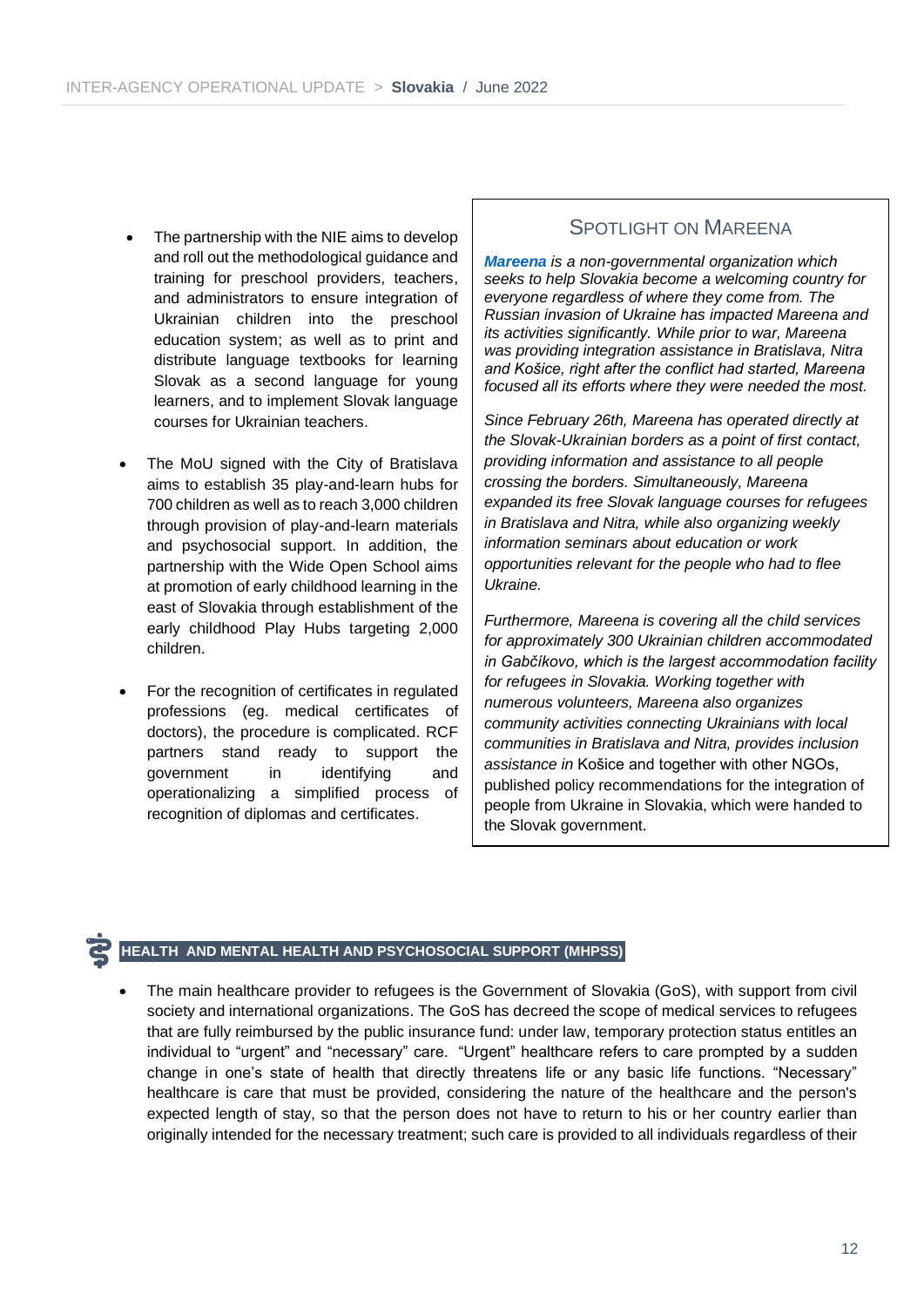status. To date, more than 4,600 refugees have been treated in Ministry of Health facilities according to the National Health Information Centre, including 193 surgeries.

- WHO is working closely with the Health Ministry to develop a longer-term health strategy and referral mechanisms for refugees from Ukraine, to ensure sustainable access to health care.
- MHPSS partners UNHCR, UNICEF, Tenenet, Mareena and Ipčko provide a range of child protection and MHPSS services to children and their caregivers in the Blue Dot in Bratislava and through mobile outreach teams in Gabčíkovo, as well as in Košice and Prešov.
- With the reduction in new arrivals, partners providing first aid, health care, and psychological first aid services have decreased their presence at border crossing points and have re-focused support to urban areas.

#### **Identified Needs and Remaining Gaps**

- The Ministry of Health has confirmed that current national health system capacities can provide care for approximately 70,000 to 100,000 refugees. Currently, nearly 80,000 refugees have temporary protection status in the country. Additional support may be required if more refugees arrive.
- Refugees frequently lack information on which health services they are entitled to, and how to access them. There is also currently no system for individual referral–complaint mechanisms. Additional efforts are needed to share available information and adapt information products to meet refugees' needs.
- Psychological first aid and stabilization services are provided at border crossing points and refugee reception centers. While these address immediate psychological needs, there is little follow-up afterwards. More advanced psychological and psychiatric support are provided by different organizations and medical facilities across Slovakia, so clear referral pathways and linkage to services are required to ensure a continuum of care.
- More broadly, there is a general lack of awareness about mental health among many Ukrainians and the topic remains stigmatized, highlighting the risk that people do not seek needed help or treatment. Further outreach would be a useful part of future mental health strategies for services targeting refugees from Ukraine.
- Finally, as regards specific health needs of child refugees, more specialized services are needed to address their urgent mental health and psychosocial support needs, and their disabilities.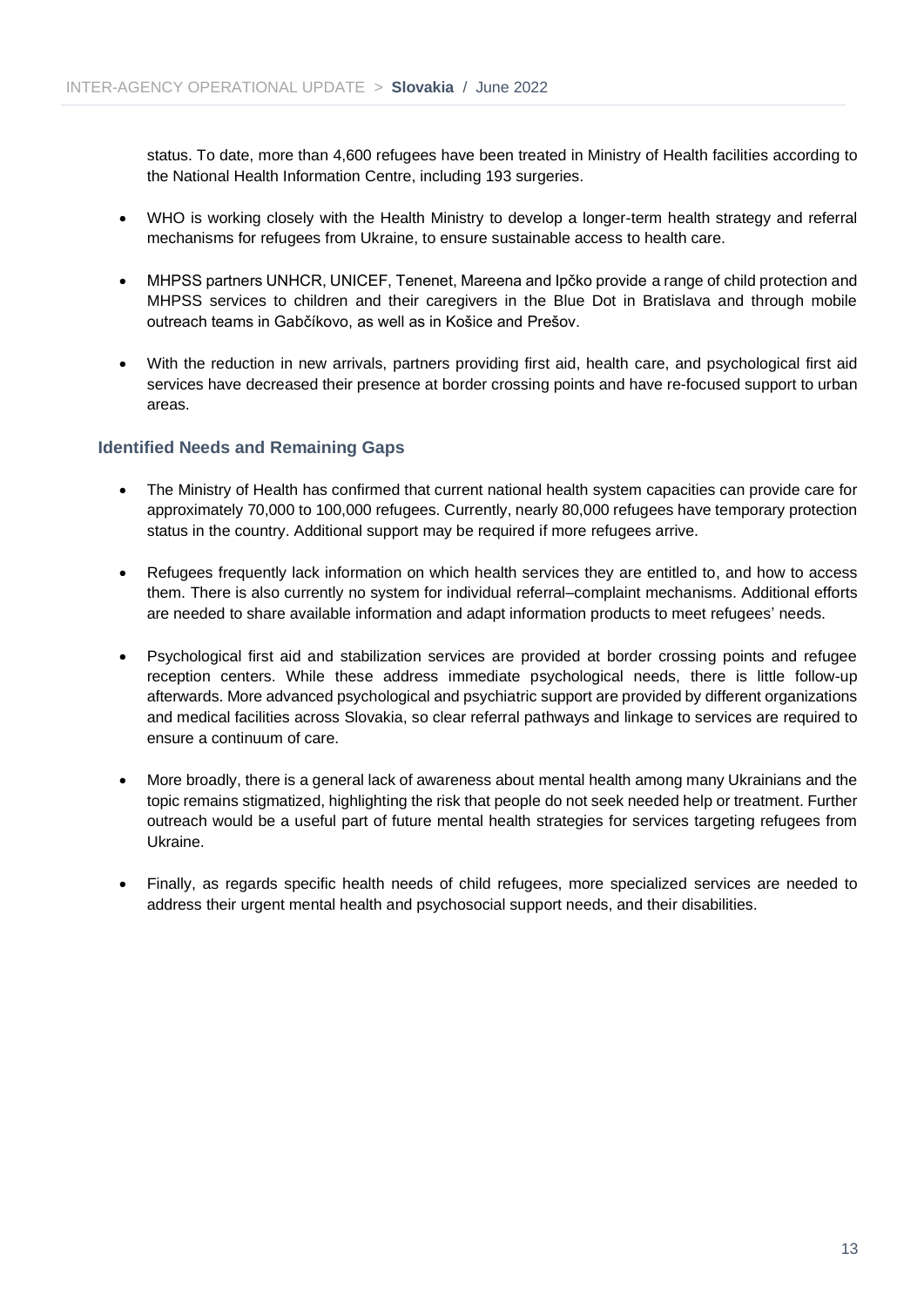![](_page_13_Picture_1.jpeg)

• The Government of Slovakia (GoS) has taken strong leadership of the response. The GoS has adopted a generous and open approach overall. As of 1 March, it has activated the Temporary Protection Directive and has issued a series of legislative measures known under the name of *Lex Ukrajina*, a complex package of laws including the Act on asylum and the Act on residence of foreigners.

**SPOTLIGHT ON HUMAN RIGHTS LEAGUE** 

• *The [Human Rights League](https://www.hrl.sk/sk/co-robime/projekty/ukrajina/ako-pomahame) (HRL) is a Slovak nongovernmental organisation established in 2005 with the aim to provide legal aid to asylum seekers, refugees, and other third country nationals with special attention being paid to unaccompanied and separated minors.*

• *Within the Slovak humanitarian response to Ukrainians, the HRL staff is providing legal aid at the border crossing point in Vyšné Nemecké, at the Railway station in Bratislava, at the Department of the Foreigners Police in Trnava (in cooperation with Law Faculty of Trnava university), via hotline (+421 800 222 350), and via a special website created together with [Mareena](http://www.ukraineslovakia.sk/) and at the Assistance and Information Centre at Bottova in Bratislava. HRL is applying the holistic approach, with focus on provision of legal aid together with suggestions for legal changes to the asylum legislation.*

• A number of sector plans are under development, including a strategy for integration, a strategy for MHPSS, and an action plan on education. RCF partners can lend their expertise to inform the policy measures that will facilitate an enabling an environment for refugees and their hosts and also encourage inter-governmental dialogue on refugee policy.

• For example, on 1 June, the GoS **[adopted](https://eur02.safelinks.protection.outlook.com/?url=https%3A%2F%2Frokovania.gov.sk%2FRVL%2FMaterial%2F27294%2F1&data=05%7C01%7Clensingh%40unhcr.org%7C2f35aacaacf64281659408da455bd638%7Ce5c37981666441348a0c6543d2af80be%7C0%7C0%7C637898558153772150%7CUnknown%7CTWFpbGZsb3d8eyJWIjoiMC4wLjAwMDAiLCJQIjoiV2luMzIiLCJBTiI6Ik1haWwiLCJXVCI6Mn0%3D%7C3000%7C%7C%7C&sdata=p%2Fved0tTfnZiBFVANGnJpwhmSJQz7DSJY6z2oalYM9Y%3D&reserved=0)** the **[First Action Plan to Fulfill the](https://eur02.safelinks.protection.outlook.com/?url=https%3A%2F%2Frokovania.gov.sk%2Fdownload.dat%3Fid%3D9951169A63664384B4805EE29089A6D4-FA751C1327D93626324B56B71354B49B&data=05%7C01%7Clensingh%40unhcr.org%7C2f35aacaacf64281659408da455bd638%7Ce5c37981666441348a0c6543d2af80be%7C0%7C0%7C637898558153772150%7CUnknown%7CTWFpbGZsb3d8eyJWIjoiMC4wLjAwMDAiLCJQIjoiV2luMzIiLCJBTiI6Ik1haWwiLCJXVCI6Mn0%3D%7C3000%7C%7C%7C&sdata=%2BlzgrfUBlpS2mBg28q6G8E%2FtlM2FPfOnXtbLTWXY1zI%3D&reserved=0)  [Strategy of Inclusive Approach in Education](https://eur02.safelinks.protection.outlook.com/?url=https%3A%2F%2Frokovania.gov.sk%2Fdownload.dat%3Fid%3D9951169A63664384B4805EE29089A6D4-FA751C1327D93626324B56B71354B49B&data=05%7C01%7Clensingh%40unhcr.org%7C2f35aacaacf64281659408da455bd638%7Ce5c37981666441348a0c6543d2af80be%7C0%7C0%7C637898558153772150%7CUnknown%7CTWFpbGZsb3d8eyJWIjoiMC4wLjAwMDAiLCJQIjoiV2luMzIiLCJBTiI6Ik1haWwiLCJXVCI6Mn0%3D%7C3000%7C%7C%7C&sdata=%2BlzgrfUBlpS2mBg28q6G8E%2FtlM2FPfOnXtbLTWXY1zI%3D&reserved=0)  [2022-2024.](https://eur02.safelinks.protection.outlook.com/?url=https%3A%2F%2Frokovania.gov.sk%2Fdownload.dat%3Fid%3D9951169A63664384B4805EE29089A6D4-FA751C1327D93626324B56B71354B49B&data=05%7C01%7Clensingh%40unhcr.org%7C2f35aacaacf64281659408da455bd638%7Ce5c37981666441348a0c6543d2af80be%7C0%7C0%7C637898558153772150%7CUnknown%7CTWFpbGZsb3d8eyJWIjoiMC4wLjAwMDAiLCJQIjoiV2luMzIiLCJBTiI6Ik1haWwiLCJXVCI6Mn0%3D%7C3000%7C%7C%7C&sdata=%2BlzgrfUBlpS2mBg28q6G8E%2FtlM2FPfOnXtbLTWXY1zI%3D&reserved=0)** The Plan addresses matters such as enhanced inclusion, training, or destigmatization. This Plan includes the following specific action: "Create a system of measures regarding the inclusion of children from Ukraine". Furthermore, the general areas the Plan addresses are highly relevant to the

refugee response. For example, there are activities such as supporting free transportation to schools for students, or identifying children with different native languages. RCF partners will follow up with the GoS on its implementation and advocate for addressing the refugee situation through the relevant areas and activities.

# **Working in partnership**

UNHCR's coordination functions for refugee situations are derived from the [Office's mandate](https://www.unhcr.org/526a22cb6.html) as defined in the UN General Assembly resolutions and other sources of international law and policy. As the Global Compact on Refugees makes clear, this role is intended to be "supportive and catalytic" with regards to the indispensable contributions of myriad other actors that collectively comprise the refugee response in Slovakia. Along with the Government of Slovakia (GoS), UNHCR co-convenes the Refugee Coordination Forum for the Slovak Republic (RCF) – outlined below – which applies the traditional Refugee Coordination Model in alignment with the national response in Slovakia through three main elements:

- *The Refugee Coordination Forum (RCF)*: Established at both the national level as well as in the east, co-chaired by the Government on the overall refugee response;
- *RCF Working Groups, sub-Working Groups and Task Forces***:** Within the umbrella of the RCF, these coordination sub-fora focus on technical issues related to particular themes to maximize collective efforts on tasks such as needs assessments, planning, monitoring, reporting, and information management within and across sectors;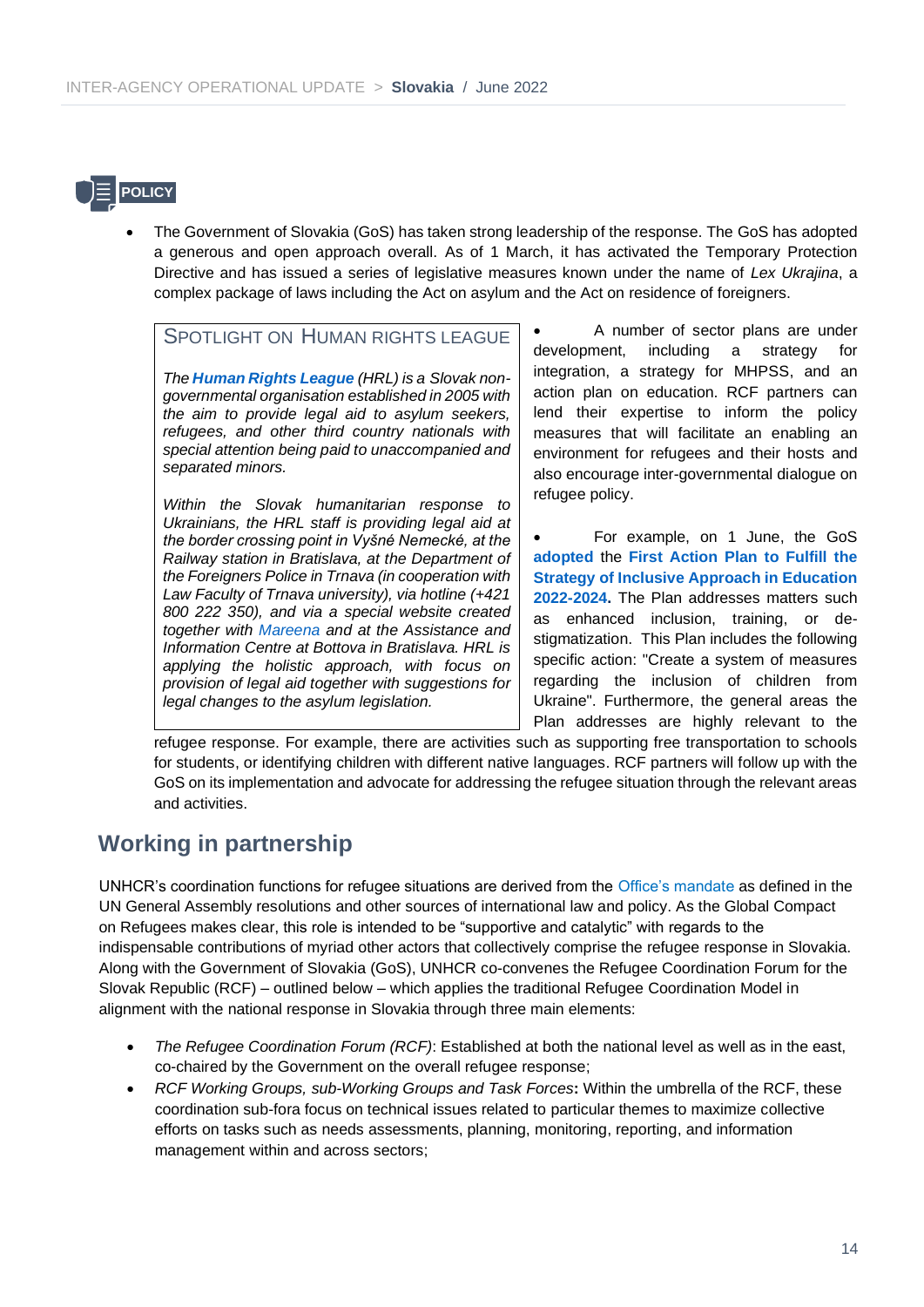• *Humanitarian and development Donor Group*: This group brings together representatives of donor countries to keep them updated on the response, including on areas where their support has been instrumental and where further support is most urgent.

![](_page_14_Figure_2.jpeg)

most pressing needs. Partners are also actively working to broaden the support base in Slovakia, by bringing a wide array of stakeholders into the response, including private sector coalitions, while placing an important focus on capacity building of civil society, volunteer groups, and those refugeeled organizations already engaged.

- In April, the government mapped out the number of volunteers and type of services provided for refugees from Ukraine across number of districts and municipalities. The services delivered by 1,247 volunteers in 33 identified districts include primarily material assistance as well as translation, accommodation, and health assistance.
- In recognition of the RCF's contributions to the Slovak refugee response, the Government of Slovakia (GoS) has built useful linkages with its own internal coordination mechanisms. First, it created the Steering Committee for Coordination of the Humanitarian Relief Actions and invited UNHCR, IOM, UNICEF, WHO and IFRC, as a high-level interface between the RCF and relevant ministries and bodies – including notably, the Central Crisis Management Board (CCMB).
- As the co-lead of the RCF, UNHCR has also been invited to join the Governments' crisis board daily meetings. In early June, the Prime Minister announced the activation of the "Steering Committee on Integration and Inclusion of Foreigners", which met for the first time on 20 June, led by the Ministry of Interior. Its Working Groups will focus on key elements of the integration process: housing, education, employment, social services, health, and data management. These new arrangements are important steps to improving how information is shared and how collective efforts can best be leveraged towards the common goal of an effective, efficient, and sustainable refugee response in Slovakia.